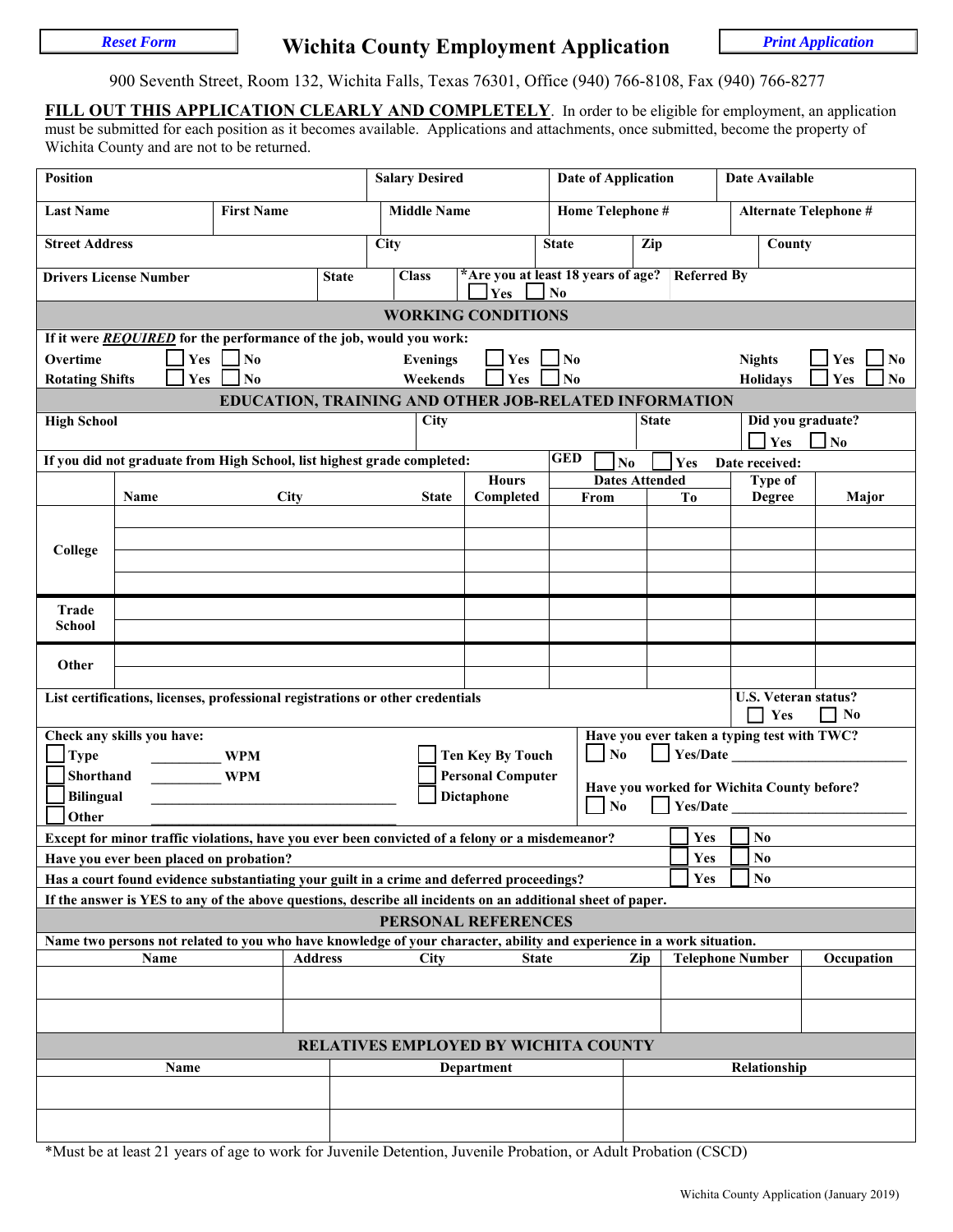## *AN EQUAL OPPORTUNITY EMPLOYER*

- 1. The Work History must be completed in order for your application to be accepted and considered.
- 2. Please list most recent job first, including relevant volunteer experience.
- 3. Additional information, including resumes, may be attached to support but not replace, the fully completed application.<br>4. Copies of all required licenses, certifications and other documentation must be attached to the
- 4. Copies of all required licenses, certifications and other documentation must be attached to the application upon submission.
- 5. No additional information will be accepted for consideration after the closing date.
- 6. If hired, you must provide documentation verifying your identity and authorization to work in the United States within 3 days from the date of hire.

| From (Month/Year)<br>To (Month/Year)<br><b>Complete Address</b><br>City/State/Zip<br><b>Telephone Number</b><br><b>Job Title</b><br><b>Type of Business</b><br><b>Starting Salary</b><br><b>Final Salary</b><br><b>Supervisor's Name/Title</b><br><b>Reason For Leaving</b> |                         |  |  |  |  |  |  |
|-----------------------------------------------------------------------------------------------------------------------------------------------------------------------------------------------------------------------------------------------------------------------------|-------------------------|--|--|--|--|--|--|
|                                                                                                                                                                                                                                                                             |                         |  |  |  |  |  |  |
|                                                                                                                                                                                                                                                                             |                         |  |  |  |  |  |  |
|                                                                                                                                                                                                                                                                             |                         |  |  |  |  |  |  |
|                                                                                                                                                                                                                                                                             |                         |  |  |  |  |  |  |
| <b>Description of Duties</b>                                                                                                                                                                                                                                                |                         |  |  |  |  |  |  |
|                                                                                                                                                                                                                                                                             |                         |  |  |  |  |  |  |
| <b>Employer's Name</b>                                                                                                                                                                                                                                                      |                         |  |  |  |  |  |  |
| Date of Employment                                                                                                                                                                                                                                                          |                         |  |  |  |  |  |  |
| From (Month/Year)<br>To (Month/Year)<br><b>Complete Address</b>                                                                                                                                                                                                             |                         |  |  |  |  |  |  |
| City/State/Zip<br><b>Telephone Number</b>                                                                                                                                                                                                                                   |                         |  |  |  |  |  |  |
| <b>Type of Business</b><br><b>Job Title</b><br><b>Starting Salary</b><br><b>Final Salary</b>                                                                                                                                                                                |                         |  |  |  |  |  |  |
| <b>Supervisor's Name/Title</b><br><b>Reason For Leaving</b>                                                                                                                                                                                                                 |                         |  |  |  |  |  |  |
| <b>Description of Duties</b>                                                                                                                                                                                                                                                |                         |  |  |  |  |  |  |
|                                                                                                                                                                                                                                                                             |                         |  |  |  |  |  |  |
| <b>Employer's Name</b>                                                                                                                                                                                                                                                      |                         |  |  |  |  |  |  |
| Date of Employment                                                                                                                                                                                                                                                          |                         |  |  |  |  |  |  |
| From (Month/Year)<br>To (Month/Year)<br><b>Complete Address</b>                                                                                                                                                                                                             |                         |  |  |  |  |  |  |
| City/State/Zip                                                                                                                                                                                                                                                              | <b>Telephone Number</b> |  |  |  |  |  |  |
| <b>Type of Business</b><br><b>Job Title</b><br><b>Starting Salary</b><br><b>Final Salary</b>                                                                                                                                                                                |                         |  |  |  |  |  |  |
| <b>Supervisor's Name/Title</b><br><b>Reason For Leaving</b>                                                                                                                                                                                                                 |                         |  |  |  |  |  |  |
| <b>Description of Duties</b>                                                                                                                                                                                                                                                |                         |  |  |  |  |  |  |
|                                                                                                                                                                                                                                                                             |                         |  |  |  |  |  |  |
|                                                                                                                                                                                                                                                                             |                         |  |  |  |  |  |  |
|                                                                                                                                                                                                                                                                             |                         |  |  |  |  |  |  |